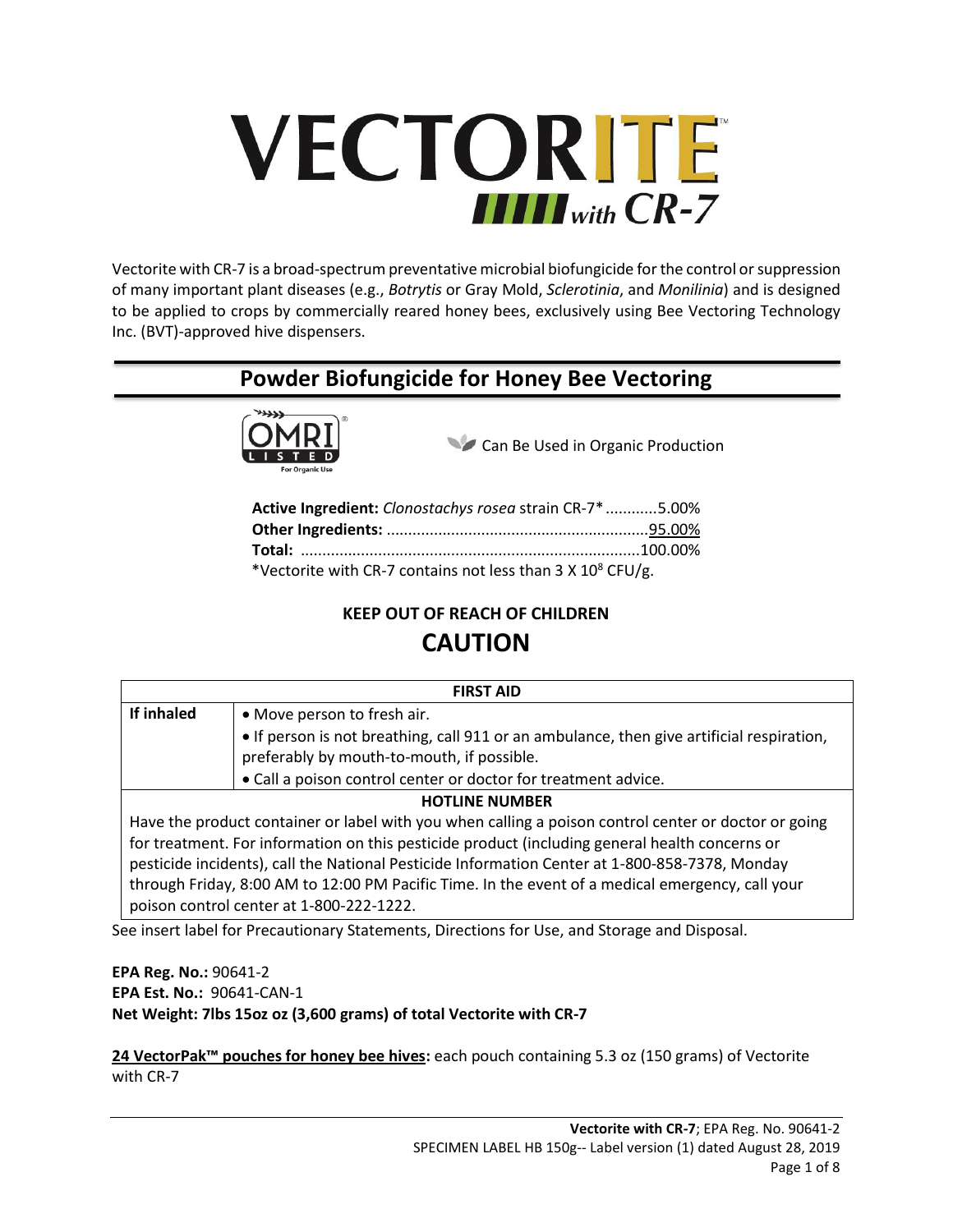**Lot No: Not for sale or use after**

**Manufactured by:** Bee Vectoring Technology Inc. (BVT) 4160 Sladeview Crescent #7 Mississauga, ON L5L 0A1 Canada

**Vectorite™** is a trademark of Bee Vectoring Technology Inc. **VectorPak™** is a trademark of Bee Vectoring Technology Inc. US Patents: US 9,380,777 B2, US 9,968,099 B2, US 9,758,758 B2, US 10,273,445 B2

Read the **CONDITIONS FOR SALE AND LIMITATIONS OF WARRANTY AND LIABILITY** section before use. Use of this product indicates acceptance of the terms presented in the **CONDITIONS FOR SALE AND LIMITATIONS OF WARRANTY AND LIABILITY** section.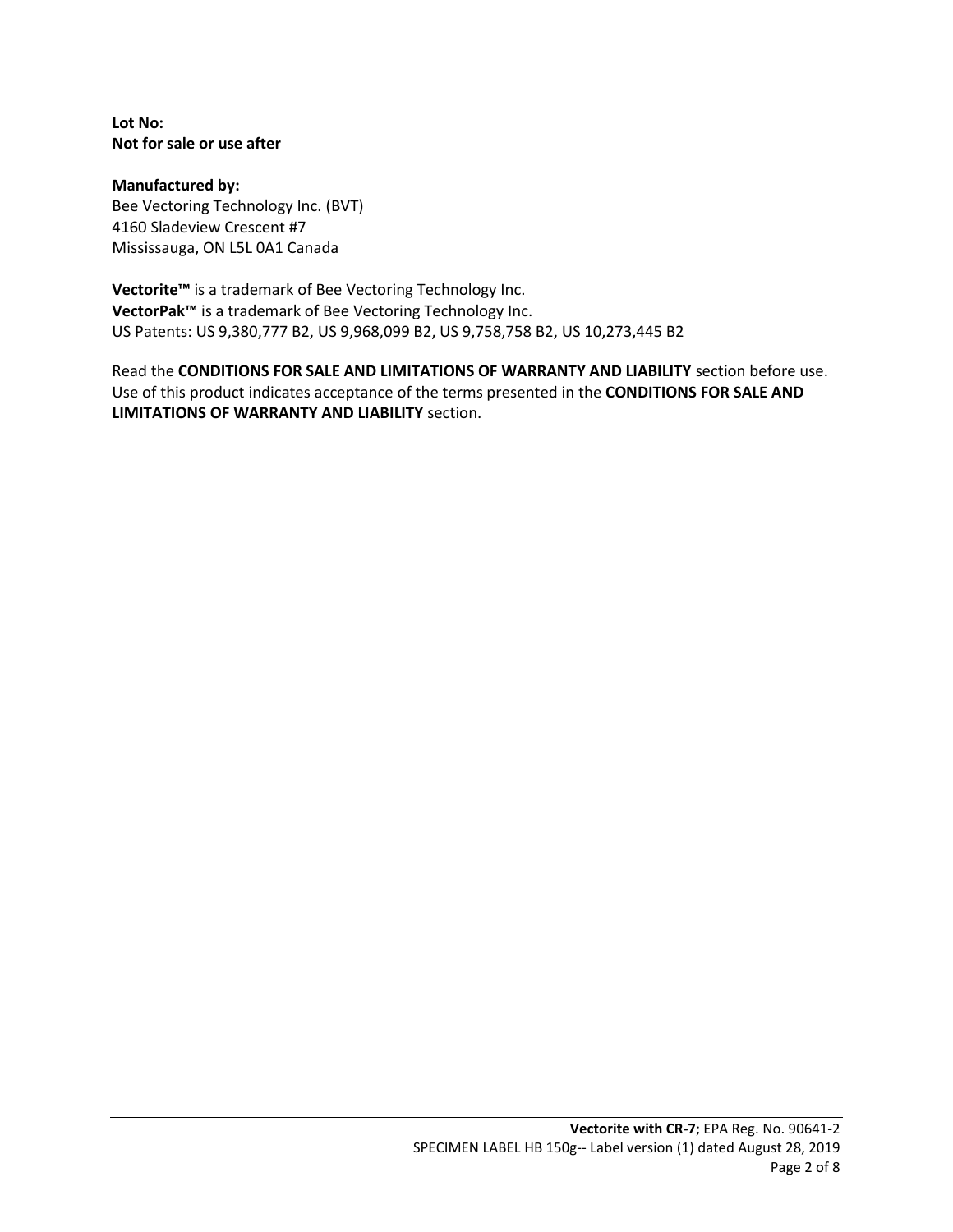#### **PRECAUTIONARY STATEMENTS**

#### **HAZARDS TO HUMANS AND DOMESTIC ANIMALS**

**CAUTION:** Harmful if inhaled. Avoid breathing dust. Remove and wash contaminated clothing before reuse.

Use of this product requires working in an environment with live bees and exercising caution when doing so is therefore required. Individuals can have allergic reactions to bee stings ranging from temporary pain and discomfort to a severe allergic reaction that may require emergency treatment. Refrain from working with or around bees, if you have confirmed severe allergic reactions to bee stings. **Call 911 or other emergency services**, if you're having a serious reaction to a bee sting that suggests anaphylaxis, even if it's just one or two signs or symptoms. If you were prescribed an emergency epinephrine autoinjector (EpiPen, Auvi-Q, and others), use it as your doctor directed.

When working with bee hives, follow local/industry guidelines to ensure safe working distance from dwellings, roads, and people.

#### **PERSONAL PROTECTIVE EQUIPMENT (PPE)**

Applicators and other handlers must wear:

- Long-sleeved shirt and long pants
- Shoes plus socks

Mixers/loaders and applicators must wear a NIOSH-approved particulate respirator with any N, R, or P filter with NIOSH approval number prefix TC-84A; or a NIOSH-approved powered air purifying respirator with an HE filter with NIOSH approval number prefix TC-21C. Repeated exposure to high concentrations of microbial proteins can cause allergic sensitization.

In conjunction with the PPE specified above, protective bee suits must be worn by individuals who will interact with the bee hives (e.g., individuals that place or refill the cartridges with fresh product).

Follow the manufacturer's instructions for cleaning/maintaining PPE. If no such instructions for washables are available, use detergent and hot water. Keep and wash PPE separately from other laundry.

#### **USER SAFETY RECOMMENDATIONS**

- Users should wash hands before eating, drinking, chewing gum, using tobacco, or using the toilet.
- Users should remove clothing/PPE immediately if pesticide gets inside. Then wash thoroughly and put on clean clothing.
- Users should remove PPE immediately after handling this product. If worn, wash the outside of gloves before removing. As soon as possible, wash thoroughly and change into clean clothing.

#### **ENVIRONMENTAL HAZARDS**

For terrestrial uses - Do not apply directly to water, or to areas where surface water is present or to intertidal areas below the mean high-water mark. Do not contaminate water when disposing of equipment washwater or rinsate.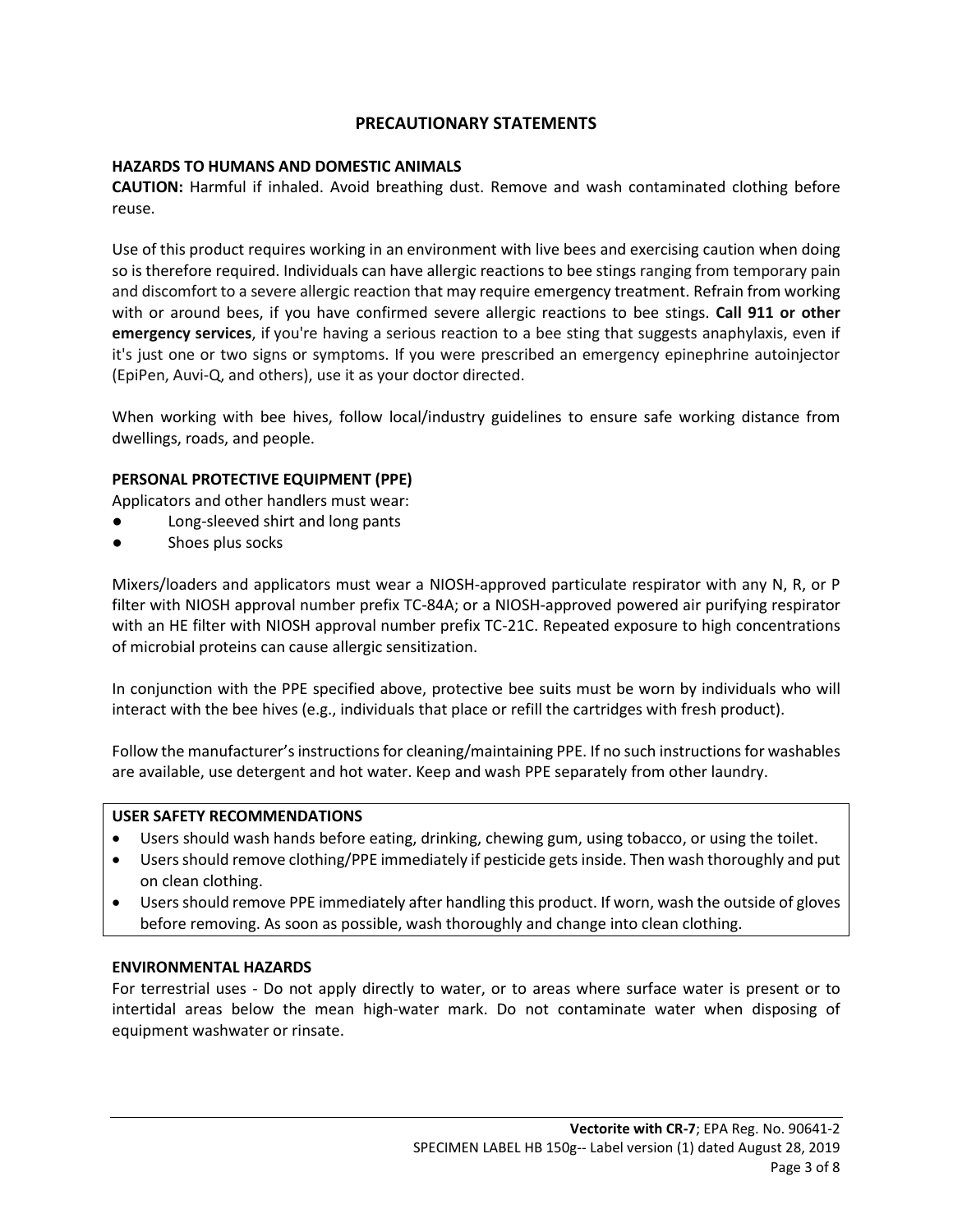## **DIRECTIONS FOR USE**

It is a violation of Federal law to use this product in a manner inconsistent with its labeling. Do not apply this product in a way that will contact workers or other persons, either directly or through drift. Only protected handlers may be in the area during application. For any requirements specific to your State or Tribe, consult the State or Tribal agency responsible for pesticide regulation.

Read entire label before using this product.

Commercial Honey Bee Management: This product has not been completely evaluated for effects on bee brood under the labeled use conditions. Monitor your hives and contact the registrant (1-647-660-5119) if effects are observed.

#### **AGRICULTURAL USE REQUIREMENTS**

Use this product only in accordance with its labeling and with the Worker Protection Standard, 40 CFR Part 170. This Standard contains requirements for the protection of agricultural workers on farms, forests, nurseries, and greenhouses, and handlers of agricultural pesticides. It contains requirements for training, decontamination, notification, and emergency assistance. It also contains specific instructions and exceptions pertaining to the statements on this label about restricted-entry interval. The requirements in this box apply to uses of this product that are covered by the Worker Protection Standard.

There is no restricted-entry interval (REI) for this product.

#### **PRODUCT INFORMATION**

Vectorite with CR-7 is a broad-spectrum preventative product for the control or suppression of many important plant diseases (e.g., *Botrytis* or Gray Mold, *Sclerotinia*, and *Monilinia*) and for improvement of plant health, growth, and vigor. The carrier, **Vectorite** powder, is offered in single-use pre-filled **VectorPak** pouches that are designed for optimum acquisition of the microbial active ingredient by honey bees and its subsequent delivery to plants during the bloom period. Vectorite with CR-7 must only be used with BVT-approved hive dispensers.

#### **BIOLOGICAL PROPERTIES AND MODE OF ACTION**

The active ingredient in Vectorite with CR-7, *Clonostachys rosea* strain CR-7, is a biological control agent that acts to outcompete plant pathogens on target crops, enhances plant resistance to pathogens (through induced systemic resistance or ISR), and improves plant health, growth, and vigor. *Clonostachys rosea* strain CR-7 was isolated from the root of a wheat plant in Canada.

*Clonostachys* is ecologically a pioneer colonizer of senescing or stressed plant tissues. *Clonostachys rosea* strain CR-7 is applied preventatively, so it has enough time to block *Botrytis* and other pathogens by spatial occupation of flower and leaf tissues. Tissue stress or senescence (such as by pathogens) triggers rapid growth of *Clonostachys rosea* strain CR-7, such that it densely occupies the tissues before pathogens such as *Botrytis*. Pathogens do not displace *Clonostachys* species under normal conditions.

After application to the plant, *Clonostachys rosea* strain CR-7 establishes within the tissues and remains alive but localized where it was applied. Retreatment is necessary to cover new foliage and flowers. Retreatment may also be necessary following a fungicide application, such as in an integrated pest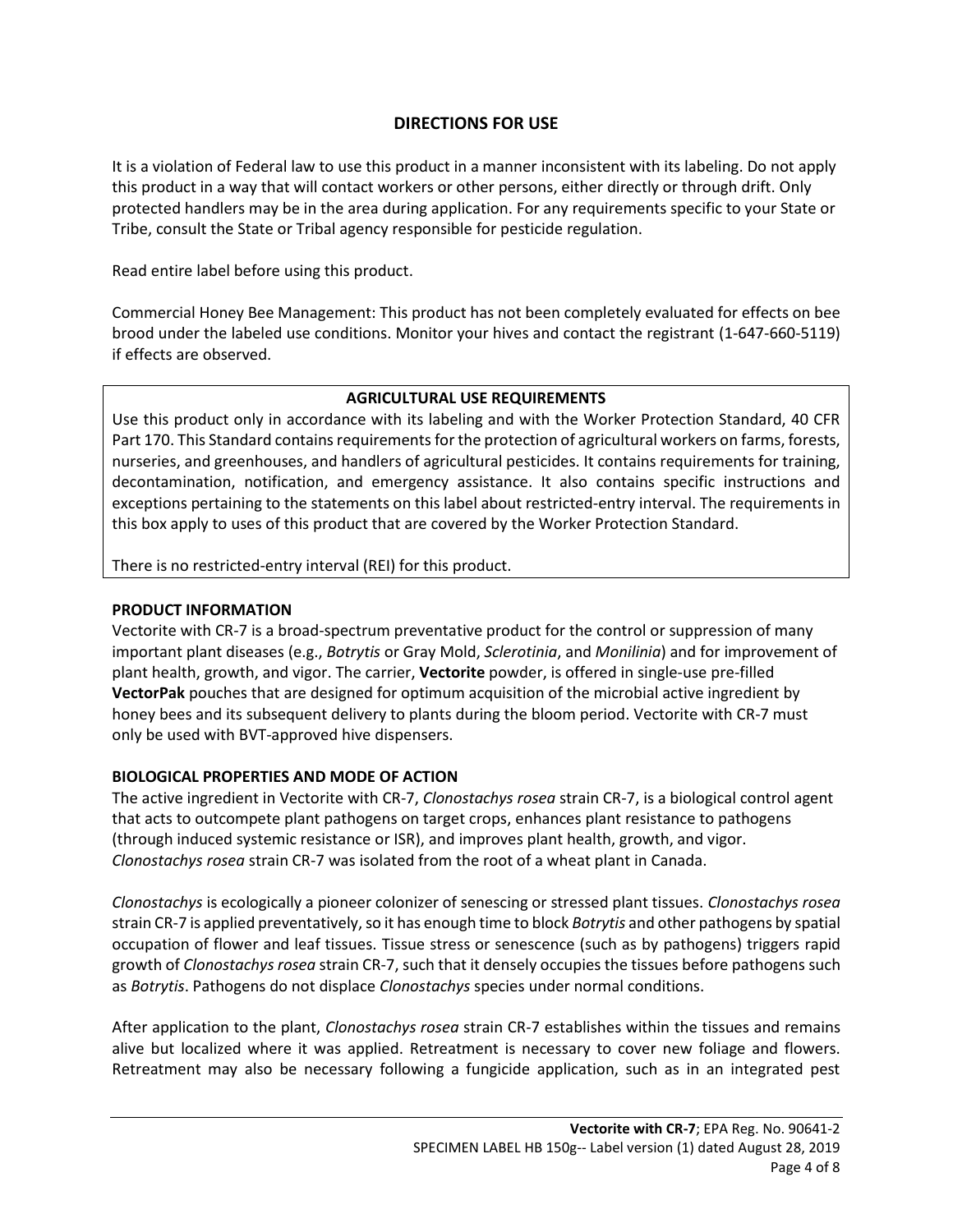management (IPM) program. Plant health benefits often result in greater yields or quality of produce at harvest, especially when crops are stressed by pathogens or environmental conditions.

#### **INTEGRATED PEST MANAGEMENT (IPM)**

Vectorite with CR-7 can be integrated into an overall disease and pest management strategy. Some fungicides could temporarily inhibit the colonization of the active ingredient on the plant; however, the use of Vectorite with CR-7 in the BVT system continuously replenishes the microorganism. Follow disease management practices that are known to reduce disease development. Consult local agricultural authorities for specific IPM strategies developed for your crop(s) and location. If certain conditions persist where the bees cannot fly, and pest or disease pressure becomes excessive, close hives before spraying chemical or biological pesticides to protect the bees. Reopen the hives after the proper interval indicated on the label of the product sprayed. For any chemical or biological pesticide sprayed, consult the label for any potential effect on bees.

#### **COMPATIBLITY**

Vectorite with CR-7 must be used as is and is not to be altered or mixed with other components.

#### **CROP TOLERANCE**

Vectorite with CR-7 applied by honey bees has been shown to provide good crop safety under normal growing conditions.

#### **USE INSTRUCTIONS**

**Commercial Honey Bees – Hive Placement and Replacement:**

#### **For honey bees, contact a qualified beekeeper for advice about handling.**

Although honey bees can forage several miles, they only deliver product up to 400 yards; thus, place hives accordingly. Ask a qualified beekeeper about hive placement and stocking density to maximize foraging and Vectorite with CR-7 delivery. Replace hives as instructed by a beekeeper or if hives suffer a loss and are no longer active.

Manage honey bees according to standard beekeeping practices for the region in which they are being used (state and local apiarists can assist). Inspect hives for strength and incidence of disease before use. Reject and remove weak or dead colonies from the site. Place the hives level in suitable places for deployment on the target crop (in or at the edge of the field) at the density as directed in the **PLANT DISEASES AND APPLICATION RATES** table. Do not place hives in low areas subject to flooding. Keep the area around the entrances of the hives free of weeds and grass that would impede bee activity.

To allow the bees to become familiar with the system and the crops, install a dispenser in the hive a few days before loading a blank **VectorPak** cartridge. When interacting with the hives, work smoothly and avoid jarring them and agitating the bees within. Use protective clothing that is standard for working with bees.

#### **Filling VectorPak Cartridges with the Contents of VectorPak Pouches:**

Vectorite with CR-7 **VectorPak** pouches for honey bees are premeasured with product to fill **VectorPak** cartridges. To fill the cartridges:

1. Turn the cartridge latch counterclockwise and pull the cartridge out from the dispenser.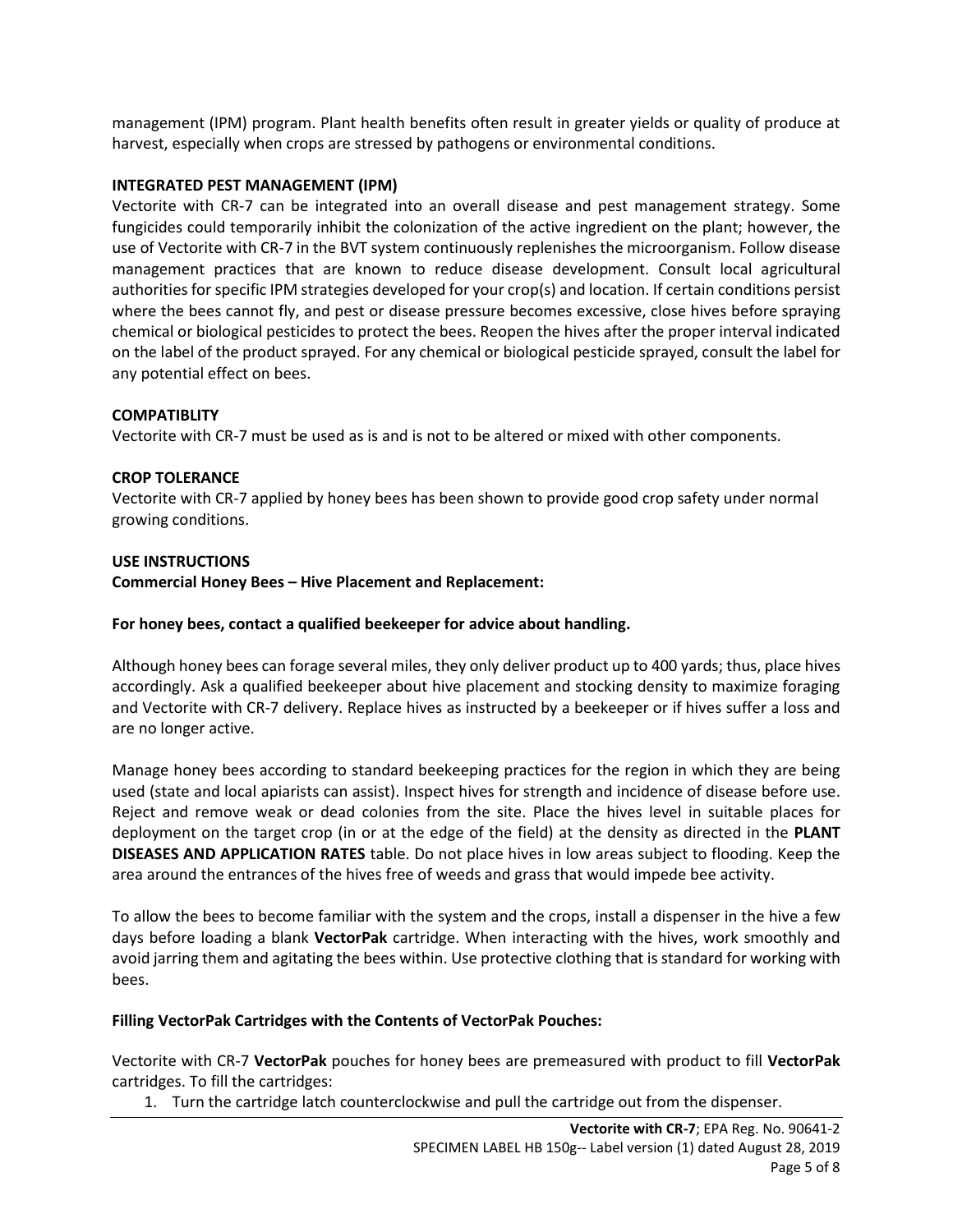- 2. Open the cartridge lid.
- 3. Tear open the pouch and fully empty the contents into the cartridge.
- 4. Use the edge of the pouch to evenly spread and level the contents of the cartridge. Dispose of the empty pouch according to label instructions.
- 5. Close the cartridge lid.
- 6. Push the cartridge back into the dispenser and secure it by turning the latch clockwise.
- 7. Check the **PLANT DISEASES AND APPLICATION RATES** table (below) to see frequency for refilling cartridges with the contents of a new pouch. The best time to refill cartridges is in the early morning hours before the bees are active.

#### **PREHARVEST INTERVAL (PHI)**

There is no PHI for this product. Vectorite with CR-7 can be applied up to the day of harvest.

| <b>CROP OR CROP</b> |                |  |
|---------------------|----------------|--|
| C <sub>0</sub>      | <b>DISEASE</b> |  |

**PLANT DISEASES AND APPLICATION RATES**

| <b>CROP OR CROP</b><br><b>GROUPING</b> | <b>DISEASE</b>        | <b>APPLICATION INSTRUCTIONS</b>                                  |
|----------------------------------------|-----------------------|------------------------------------------------------------------|
| <b>Berries:</b>                        | Alternaria,           | 1-4 hives/acre. Place bee hives 4 days prior to first bloom,     |
| Blackberry, Blueberry,                 | <b>Botrytis</b> (Gray | place product at first bloom, and replace product, as            |
| Currant, Elderberry,                   | Mold),                | indicated immediately below, throughout bloom.                   |
| Gooseberry, Huckleberry,               | Colletotrichum        |                                                                  |
| Loganberry, Raspberry                  | (Anthracnose),        |                                                                  |
| (see separate grouping for             | Monilinia             | Refill dispenser cartridges with VectorPak pouch contents        |
| strawberry)                            | (Mummy                | every 3-7 days during bloom.                                     |
|                                        | Berry),               |                                                                  |
|                                        | Sclerotinia           |                                                                  |
| <b>Brassica (Cole) Leafy</b>           | Alternaria,           | 1 hive/acre. Place bee hives 4 days prior to first bloom, place  |
| Vegetables: Broccoli,                  | Botrytis,             | product at first bloom, and replace product, as indicated        |
| Cauliflower, Cabbage,                  | Fusarium,             | immediately below, throughout bloom.                             |
| Brussels Sprouts, Collards,            | Sclerotinia           |                                                                  |
| Kale, Mustard Greens,                  |                       | Refill dispenser cartridges with VectorPak pouch contents        |
| Kohlrabi, and Other                    |                       | every 3-7 days during bloom.                                     |
| Brassica (Cole) Leafy                  |                       |                                                                  |
| Vegetables                             |                       |                                                                  |
| <b>Cucurbit Vegetables:</b>            | Alternaria,           | 2 hives/acre. Place bee hives 4 days prior to first bloom, place |
| Cucumber, Melons,                      | Botrytis,             | product at first bloom, and replace product, as indicated        |
| Gourd, Pumpkin, Squash,                | Didymella             | immediately below, throughout bloom.                             |
| Watermelon, and Other                  |                       |                                                                  |
| <b>Cucurbit Vegetables</b>             |                       | Refill dispenser cartridges with VectorPak pouch contents        |
|                                        |                       | every 3-7 days during bloom.                                     |
| <b>Fruiting Vegetables:</b>            | Alternaria,           | 2-7 hives/acre. Place bee hives 4 days prior to first bloom,     |
| Eggplant, Sweet and Hot                | Botrytis,             | place product at first bloom, and replace product, as            |
| Peppers, Tomatillo,                    | Colletotrichum        | indicated immediately below, throughout bloom.                   |
| Tomato, Okra, and Other                | (Anthracnose),        |                                                                  |
| <b>Fruiting Vegetables</b>             | Fusarium              | Refill dispenser cartridges with VectorPak pouch contents        |
|                                        |                       | every 3-7 days during bloom.                                     |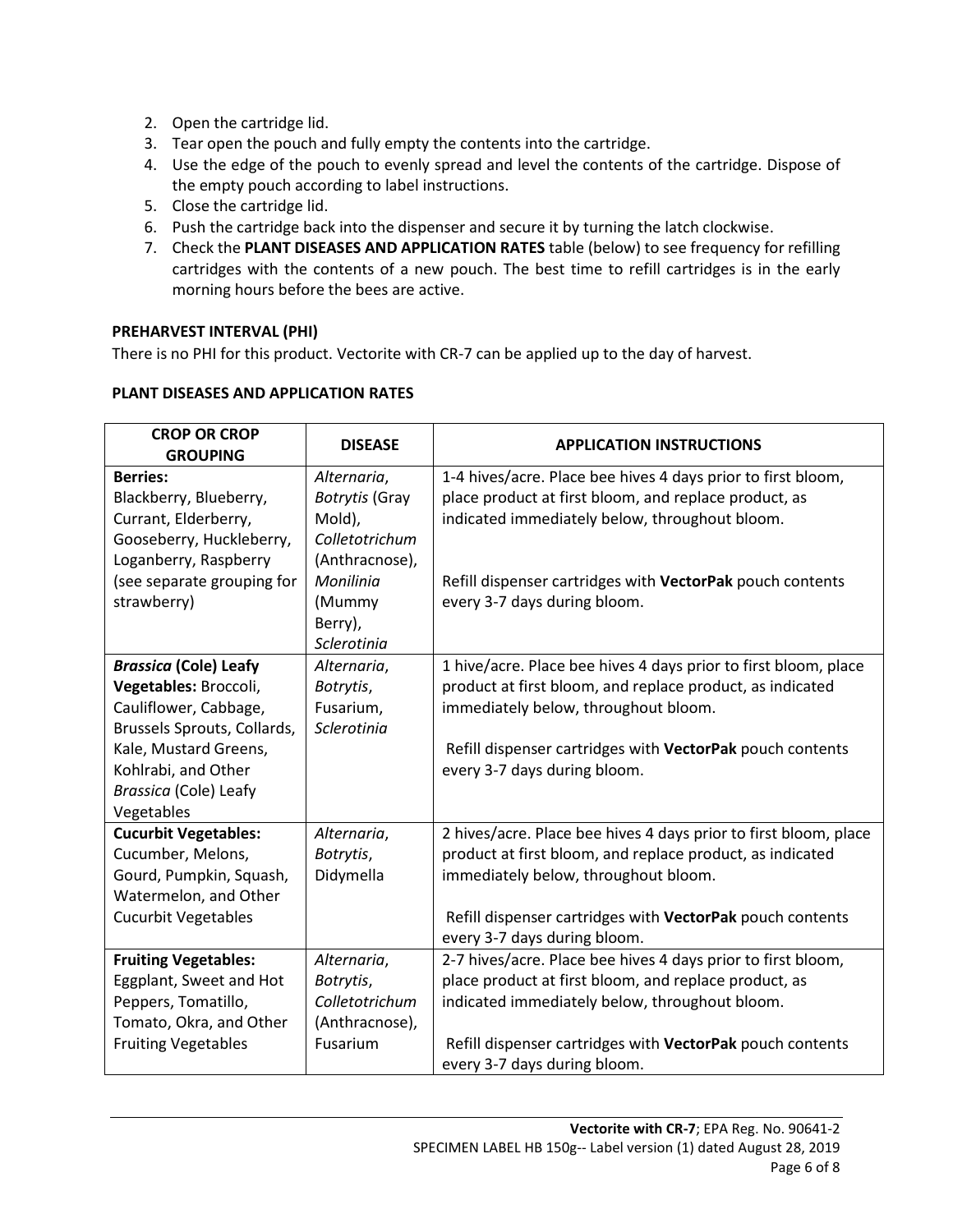| <b>CROP OR CROP</b><br><b>GROUPING</b>                                                        | <b>DISEASE</b>                                                                                    | <b>APPLICATION INSTRUCTIONS</b>                                                                                                                                                                                                                                                                               |
|-----------------------------------------------------------------------------------------------|---------------------------------------------------------------------------------------------------|---------------------------------------------------------------------------------------------------------------------------------------------------------------------------------------------------------------------------------------------------------------------------------------------------------------|
| Kiwifruit                                                                                     | <b>Botrytis</b>                                                                                   | 4-6 hives/acre. Place bee hives 4 days prior to first bloom,<br>place product at first bloom, and replace product, as                                                                                                                                                                                         |
|                                                                                               |                                                                                                   | indicated immediately below, throughout bloom.                                                                                                                                                                                                                                                                |
|                                                                                               |                                                                                                   | Refill dispenser cartridges with VectorPak pouch contents<br>every 3-7 days during bloom.                                                                                                                                                                                                                     |
| <b>Legumes Vegetables</b><br>(Succulent or Dried)<br>Beans, Broad Bean,<br>Chickpea (Garbanzo | Colletotrichum<br>(Anthracnose),<br><b>Botrytis</b>                                               | 2 hives/acre. Place bee hives 4 days prior to first bloom, place<br>product at first bloom, and replace product, as indicated<br>immediately below, throughout bloom.                                                                                                                                         |
| Bean), Lentil, Peas, Pigeon<br>Pea, Soybean                                                   |                                                                                                   | Refill dispenser cartridges with VectorPak pouch contents<br>every 3-7 days during bloom.                                                                                                                                                                                                                     |
| Oilseeds: Rapeseed,<br>Canola, Mustard Seed,<br>Sunflower                                     | Sclerotinia                                                                                       | 1-6 hives/acre for rapeseed, canola, and mustard seed. 0.3-1<br>hive/acre for sunflower. Place bee hives 4 days prior to first<br>bloom, place product at first bloom, and replace product, as<br>indicated immediately below, throughout bloom.<br>Refill dispenser cartridges with VectorPak pouch contents |
|                                                                                               |                                                                                                   | every 3-7 days during bloom.                                                                                                                                                                                                                                                                                  |
| <b>Pome Fruit:</b><br>Apple, Mayhaw, Pears,<br>Quince, and Other Pome<br>Fruit                | Alternaria,<br>Monilinia                                                                          | 4-6 hives/acre. Place bee hives 4 days prior to first bloom,<br>place product at first bloom, and replace product, as<br>indicated immediately below, throughout bloom.<br>Refill dispenser cartridges with VectorPak pouch contents<br>every 3-7 days during bloom.                                          |
| <b>Stone Fruit:</b>                                                                           | Monilinia                                                                                         | 4-6 hives/acre. Place bee hives 4 days prior to first bloom,                                                                                                                                                                                                                                                  |
| Apricot, Cherries,<br>Nectarine, Peach, Plums,<br>Prune (Fresh), and Other                    |                                                                                                   | place product at first bloom, and replace product, as<br>indicated immediately below, throughout bloom.                                                                                                                                                                                                       |
| <b>Stone Fruit</b>                                                                            |                                                                                                   | Refill dispenser cartridges with VectorPak pouch contents<br>every 3-7 days during bloom.                                                                                                                                                                                                                     |
| <b>Strawberry</b>                                                                             | Alternaria,<br><b>Botrytis (Gray</b><br>Mold),<br>Colletotrichum<br>(Anthracnose),<br>Sclerotinia | 1-3 hives/acre. Place bee hives 4 days prior to first bloom,<br>place product at first bloom, and replace product, as<br>indicated immediately below, throughout bloom.<br>Refill dispenser cartridges with VectorPak pouch contents<br>every 3-7 days during bloom.                                          |
| <b>Tree Nuts:</b>                                                                             | Colletotrichum                                                                                    | 4-6 hives/acre. Place bee hives 4 days prior to first bloom,                                                                                                                                                                                                                                                  |
| Almond, Beech Nut, Brazil<br>Nut, Butternut, Cashew,<br>Chestnut, Filbert, Hickory            | (Anthracnose),<br>Monilinia,<br>Sclerotinia                                                       | place product at first bloom, and replace product, as<br>indicated immediately below, throughout bloom.                                                                                                                                                                                                       |
| Nut, Macadamia Nut,<br>Pecan, Pistachio, Walnut,<br>and Other Tree Nuts                       |                                                                                                   | Refill dispenser cartridges with VectorPak pouch contents<br>every 3-7 days during bloom.                                                                                                                                                                                                                     |